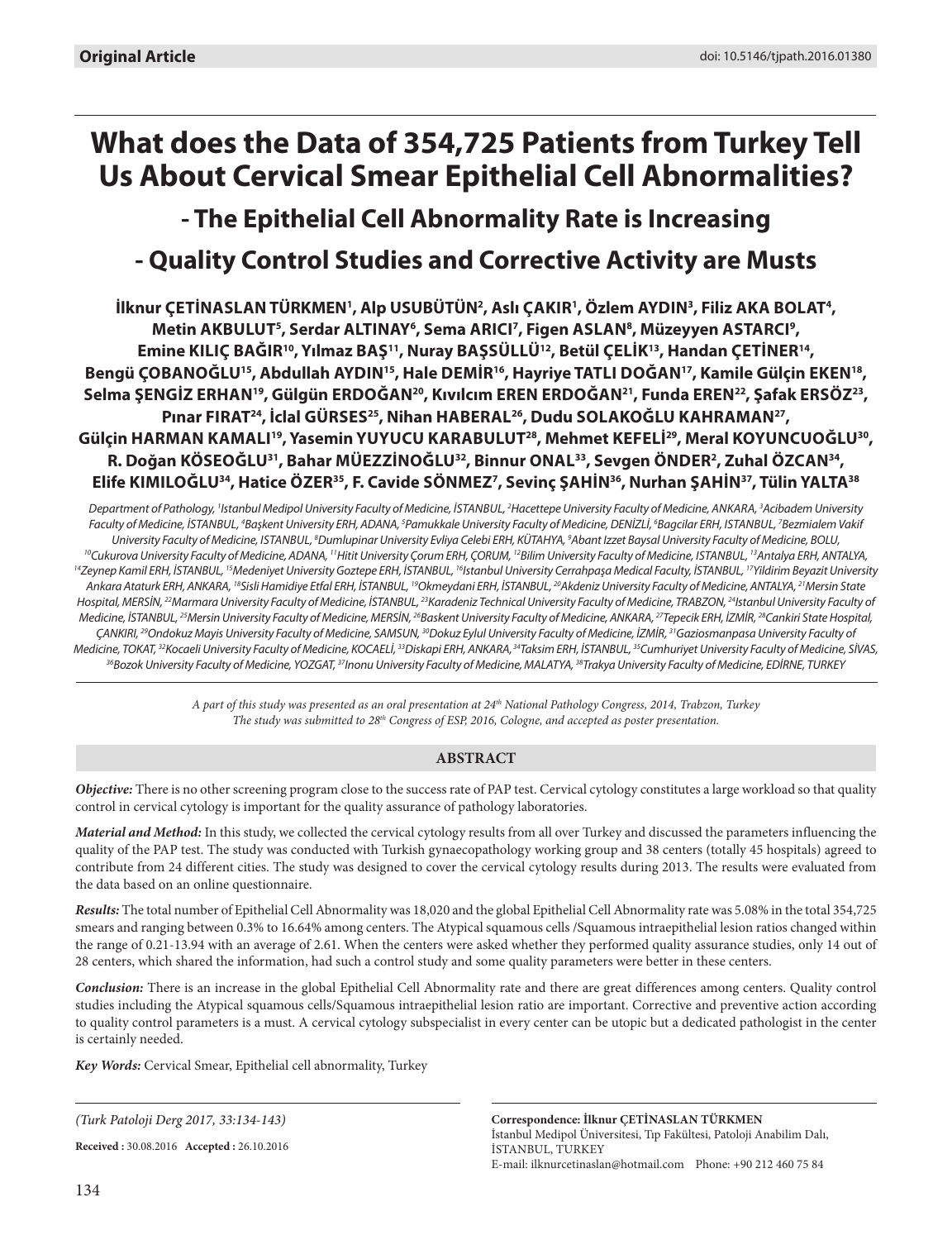# **INTRODUCTION**

Cervical cancer has shown a decreasing incidence since the use of the Papanicolaou (PAP) test starting at the 1950's. According to the GLOBOCAN 2012 database, cervical cancer is the 7<sup>th</sup> most common cancer in the world and 4th among women (1). According to the 2012 data of the Cancer Department of the Health Ministry of Turkey, it is the 10<sup>th</sup> most common cancer among women with a 2.4% incidence rate (2).

Since the use of the PAP test, there has been no other screening program with a similar success. There is a population-based screening program carried out by the Ministry of Health in Turkey, but hospital-based (opportunistic) screening still constitutes a great volume in cervical cancer screening. There are several articles representing the hospital-based results of cervical cytology from different centers (3-13) and one multi-center study representing data from 33 centers comprising 140,334 patients in Turkey (14).

Cytology slides are usually evaluated by pathologists and only few centers have cytotechnologists in Turkey. Cervical cytology constitutes a large volume in the workload within the pathology routine so that quality control in cervical cytology is important for the quality assurance (QA) of the pathology laboratories. There are several proposed quality control parameters for cervical cytology such as cytology histology correlation (CHC), retrospective review of negative smears that have a following positive biopsy, monitoring diagnostic rates, multi-head review of difficult cases, and high risk Human Papilloma Virus (hrHPV) positivity of atypical squamous cells of undetermined significance (ASCUS) cases (15). Two reliable and widely used criteria are the Atypical squamous cells (ASC)/ Squamous intraepithelial lesion (SIL) ratio and CHC. ASC is expressed as the total of ASCUS and ASC – cannot exclude High grade Squamous Intraepithelial lesion (HSIL) (ASC-H) (16-18). The recommended ASCUS/SIL ratio is 2 to 3 in different publications (16,19,20) and between 0.87 and 4.49 in others (16,20,21). The reported hospital based ratios from Turkey vary between 3.28 and 12.6 (3-13) and 2.83 in the multi-center study of the Turkish Cervical Cancer and Cervical Cytology Research Group (14).

The CHC is another important parameter to be followed in terms of QA. In 90.8% of the patients with a positive cervical cytology, SIL was determined on biopsy and the biopsy was found to be normal in 62.8% of the cases where no epithelial cell abnormality (ECA) was seen on cytology (22). The CHC increases in direct proportion with the increase of atypia degree on cytology and can be as high as 100% for HSIL and decreases to 54% for ASCUS and to 20% for atypical glandular cells (AGC) (4,6,7,9,23,24).

The workload is also an important determinant affecting the quality parameters in pathology. The workload limit can vary; it is reported to be assessed by daily or hourly slide number, time spent nonstop on screening or daily total time of screening (25). The daily workload of cervical cytology is important, but the more correlated parameter is reported to be the ECA-adjusted workload of 7 slides/day, which means 70 slides/day with a 10% ECA (26).

Cervical cancer screening is very important and several methods can be used. In Turkey, cervical cancer screening is mostly by opportunistic hospital-based screening. There are studies for public based screening. The first studies with this aim were based on the cervical PAP smear test. However, the current method in Turkey is HPV screening, and the cervical smear is evaluated if the patient is HPV positive (27).

In this study, we aimed to collect the cervical cytology results from all over Turkey to represent the whole country data as close as possible and discuss the parameters influencing the quality of the PAP smear reporting.

#### **MATERIAL and METHODS**

The study proposal was shared with Turkish gynaecopathology working group and all the laboratories were asked to contribute to the study. Thirty-eight centers, one of which having 8 different hospitals (in total 45 centers), from 24 different cities agreed to contribute to the study. The study was designed to cover the cervical cytology results within the period of 1 January-31 December 2013. An online questionnaire was conducted. Laboratories were asked to state their annual biopsy/cytology/cervical cytology counts, method of cervical cytology, pathologist number responsible for PAP smear and number of total pathologists, annual diagnoses of ECA with subgroups of ASCUS, ASC-H, low grade squamous intraepithelial lesion (LSIL), HSIL, AGC and carcinoma (CA). Additionally, the biopsy or follow-up PAP smear results of the patients for whom the ECA diagnosis was available were collected.

The ECA and ASC/SIL ratio were calculated from participant-reported data. The ECA rate was defined by the ratio of ECA to the total cervical cytology number. ASC/SIL defined by the ratio of the sum of ASCUS and ASC-H to the sum of LSIL, HSIL, and CA cases.

# **RESULTS**

The study group was composed of 38 pathology laboratories and 45 different hospitals from 24 cities. The participant distribution is shown in Figure 1. Among the participant centers, 12 (26%) were state hospitals while 8 (18%) were private hospitals and 25 (56%) were university hospitals. The annual total number of smears was 354,725 and cervical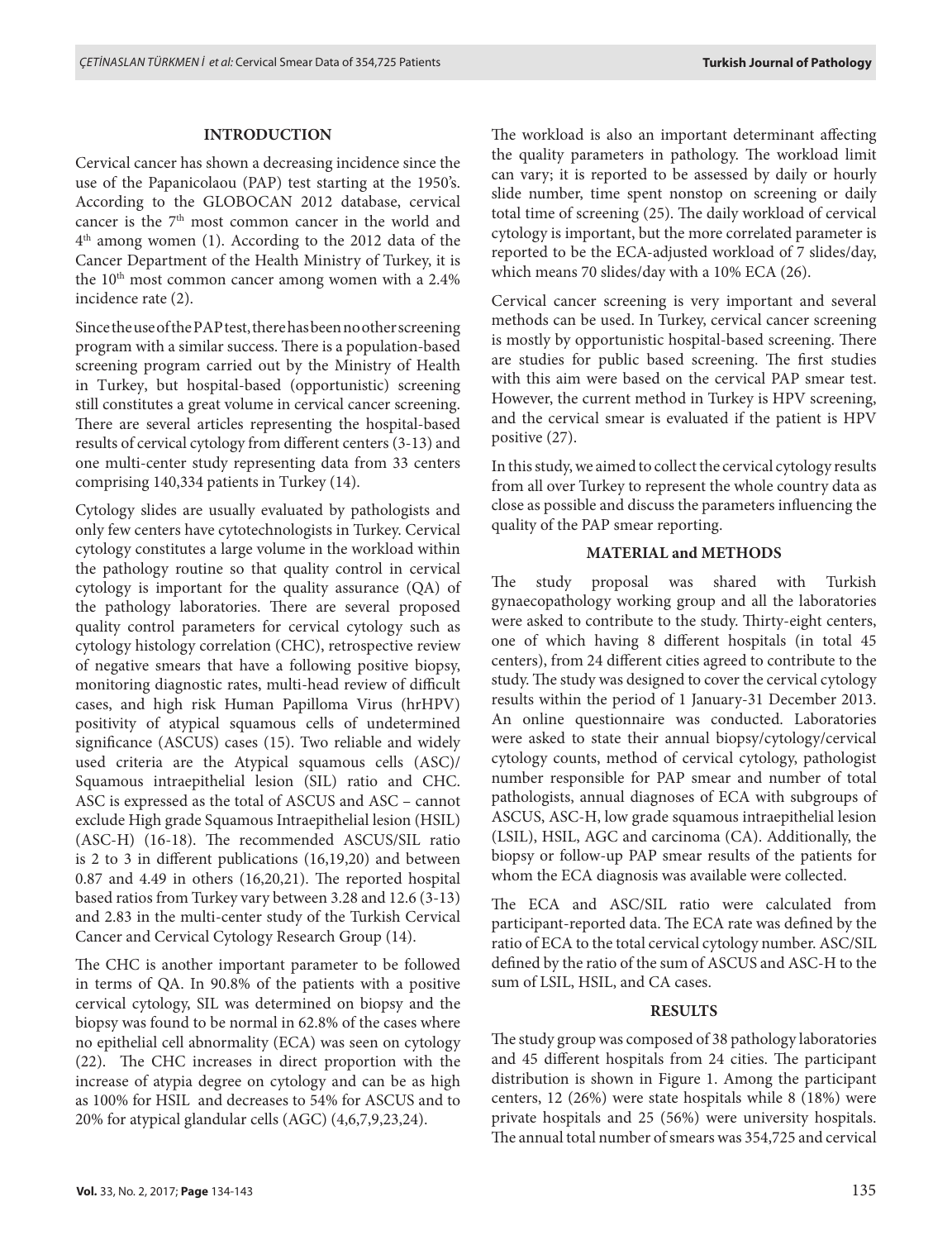cytology numbers of the laboratories ranged between 674- 49,483 (Table I) while total annual biopsy numbers were in the range of 5827 to 155,497. The cervical smear constituted 28% of the total biopsy volume in average. The type of method used in cervical cytology was conventional smears in 18 and liquid based cytology (LBS) in 20 laboratories while 9 centers were using automated screening program. The number of pathologists working in the centers ranged between 1 and 30 and the number of pathologist responsible for cervical cytology were in the range of 1-13. The annual number of smears per pathologist varied from 294 to 21,297. Working cytotechnologists were present in 2 centers. Cervical cytology constituted 28% of the volume on average with a range of 8.87%-92.46%.

The annual total number of ECA was 18,020 in the study group and the global ECA ratio of the study group was 5.08% in the total 354,725 smears. Among the centers, the lowest reported ECA rate was 0.3% and the highest ECA was 16.64%. The ECA rates of the laboratories are shown in Table I. The distribution of ECA rates varied among the geographic regions (Figure 2). The relation between the ECA rates and the total smear number is shown in the graph (Figure 3). When analyzed based on the type of the centers, ECA rate varied between 0.52 and 7.76% (mean: 2.81%, median: 2.18%) in state hospitals while it was 3.71-16.64% (mean: 12.32%, median: 14% ) in private hospitals and 0.39-14.57% (mean: 3.16%, median: 2.38%) in university hospitals.



**Figure 1:** The participant distribution of the study.



**Figure 2:** The epithelial cell abnormality rates according to the geographic distribution.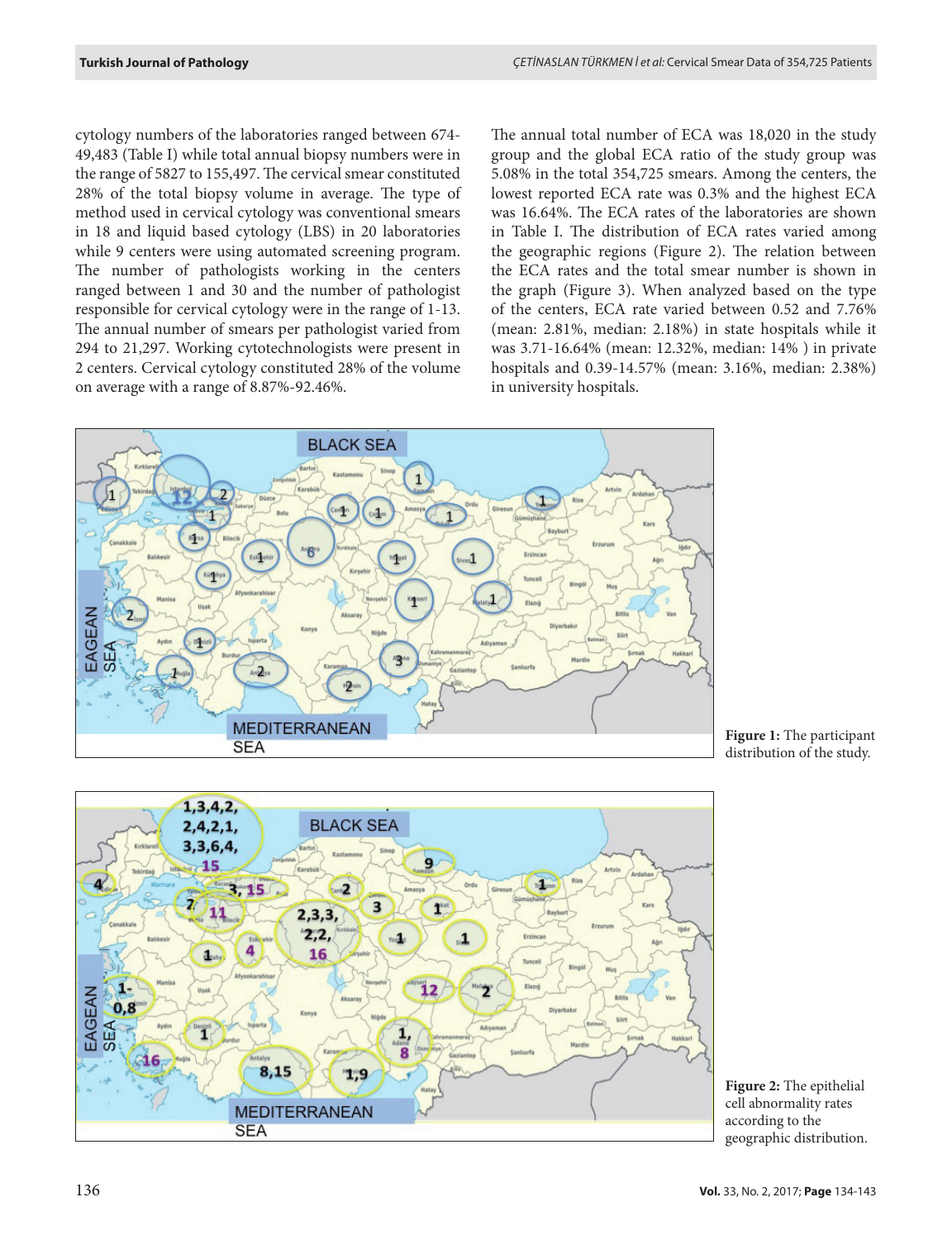#### **Table I:** The laboratory characteristics of the participants

| Center<br>number | Number of<br>pathologists | Number of<br>pathologist<br>responsible for<br>smear | <b>Biopsy</b><br>number | Cytology<br>number | <b>Smear</b><br>number | <b>Smear</b><br>number/per<br>pathologist | <b>ECA</b><br>ratio | <b>ASC/SIL</b> | Q/A<br>studies |
|------------------|---------------------------|------------------------------------------------------|-------------------------|--------------------|------------------------|-------------------------------------------|---------------------|----------------|----------------|
| 1                | 5                         | 1                                                    | 15791                   | 4935               | 2462                   | 2462                                      | 2.03%               | 3.80           | No             |
| $\mathbf{2}$     | 11                        | 5                                                    | 26217                   | 9078               | 5427                   | 1085                                      | 0.87%               | 4.00           | N <sub>o</sub> |
| 3                | 5                         | 5                                                    | 16299                   | 7034               | 6672                   | 1334                                      | 3.03%               | 2.88           | Yes            |
| 4                | $\, 8$                    | 7                                                    | 54764                   | 26293              | 19782                  | 2826                                      | 4.49%               | 8.60           | Yes            |
| 5                | $\mathbf{2}$              | $\overline{c}$                                       | 5827                    | 3324               | 2512                   | 1256                                      | 0.52%               | 3.00           | N <sub>o</sub> |
| 6                | 14                        | 12                                                   | 66817                   | 32863              | 26113                  | 2176                                      | 0.52%               | 0.79           | No             |
| 7                | 4                         | 4                                                    | 26000                   | 2000               | 6000                   | 1500                                      | 1.20%               | 5.55           | <b>NA</b>      |
| 8                | 2                         | 2                                                    | 11690                   | 6104               | 5658                   | 2829                                      | 1.98%               | 2.42           | $\rm No$       |
| 9                | 5                         | 5                                                    | 14469                   | 5328               | 3315                   | 663                                       | 8.51%               | 4.11           | No             |
| 10               | 13                        | 13                                                   | 46060                   | 18060              | 15986                  | 1230                                      | 7.76%               | 4.27           | NA             |
| 11               | 11                        | 11                                                   | 37501                   | 16848              | 12598                  | 1145                                      | 1.59%               | 2.75           | NA             |
| 12               | 7                         | $\overline{3}$                                       | 9966                    | 2180               | 884                    | 295                                       | 1.47%               | 5.50           | Yes            |
| 13               | 5                         | 5                                                    | 16055                   | 1508               | 14845                  | 2969                                      | 0.71%               | 10.88          | No             |
| 14               | 9                         | $\overline{\mathbf{4}}$                              | 29000                   | 3859               | 8200                   | 2050                                      | 0.78%               | 0.21           | <b>NA</b>      |
| 15               | 15                        | $\overline{c}$                                       | 31047                   | 8112               | 6090                   | 3045                                      | 0.39%               | 1.00           | Yes            |
| 16               | $\,8\,$                   | 8                                                    | 37749                   | 19326              | 5693                   | 712                                       | 1.77%               | 3.41           | Yes            |
| 17               | $\overline{4}$            | $\overline{\mathbf{4}}$                              | 27655                   | 14556              | 13843                  | 3461                                      | 2.38%               | 0.87           | Yes            |
| 18               | 10                        | 9                                                    | 35348                   | 12961              | 9502                   | 1056                                      | 4.36%               | 6.21           | Yes            |
| 19               | 9                         | 9                                                    | 26740                   | 11248              | 8468                   | 941                                       | 1.55%               | 1.76           | Yes            |
| 20               | 3                         | 3                                                    | 10430                   | 3834               | 2392                   | 797                                       | 1.00%               | 2.43           | <b>NA</b>      |
| 21               | 7                         | 2                                                    | 23489                   | 5967               | 3200                   | 1600                                      | 8.84%               | 13.94          | No             |
| 22               | 6                         | 5                                                    | 25000                   | 8500               | 6800                   | 1360                                      | 3.01%               | 3.93           | N <sub>o</sub> |
| 23               | 8                         | 8                                                    | 20869                   | 2391               | 13023                  | 1628                                      | 2.97%               | 0.81           | N <sub>o</sub> |
| 24               | 7                         | 1                                                    | 19342                   | 4918               | 2484                   | 2484                                      | 1.25%               | 2.43           | <b>NA</b>      |
| 25               | 19                        | 6                                                    | 36996                   | 3492               | 6927                   | 1155                                      | 1.26%               | 1.00           | Yes            |
| 26               | 6                         | 6                                                    | 25801                   | 9398               | 6520                   | 1087                                      | 3.17%               | 2.59           | <b>NA</b>      |
| 27               | 13                        | 11                                                   | 31929                   | 11635              | 8200                   | 745                                       | 14.57%              | 1.74           | <b>NA</b>      |
| 28               | 9                         | 9                                                    | 38328                   | 3531               | 12770                  | 1419                                      | 2.98%               | 2.97           | No             |
| 29               | 5                         | 5                                                    | 33978                   | 16865              | 8490                   | 1698                                      | 2.92%               | 6.77           | No             |
| 30               | 7                         | 5                                                    | 16562                   | 6737               | 3457                   | 691                                       | 3.67%               | 1.95           | <b>NA</b>      |
| 31               | 13                        | 1                                                    | 37000                   | 15000              | 9000                   | 9000                                      | 2.40%               | 1.13           | Yes            |
| 32               | 15                        | $\overline{3}$                                       | 45000                   | 12500              | 6484                   | 2161                                      | 2.88%               | 1.48           | Yes            |
| 33               | 5                         | $\overline{4}$                                       | 16768                   | 9690               | 6476                   | 1619                                      | 5.54%               | 3.37           | Yes            |
| 34               | 30                        | 3                                                    | 155492                  | 84715              | 63891                  | 21297                                     | 14.10%              | 2.54           | Yes            |
| 35               | $\overline{4}$            | $\overline{4}$                                       | 11617                   | 2417               | 1259                   | 315                                       | 2.38%               | 2.75           | No             |
| 36               | 6                         | $\overline{2}$                                       | 16000                   | 5500               | 3418                   | 1709                                      | 2.11%               | 3.24           | N <sub>0</sub> |
| 37               | 7                         | 7                                                    | 22000                   | 13000              | 11954                  | 1708                                      | 3.98%               | 2.30           | Yes            |
| 38               | 6                         | $\mathbf{1}$                                         | 31799                   | 12943              | 3930                   | 3930                                      | 1.81%               | 3.12           | <b>NA</b>      |

**ECA:** Epithelial cell abnormality, **ASC:** Atypical squamous cell, **SIL:** Squamous intraepithelial lesion, **Q/A:** Quality assurance, **NA:** not answered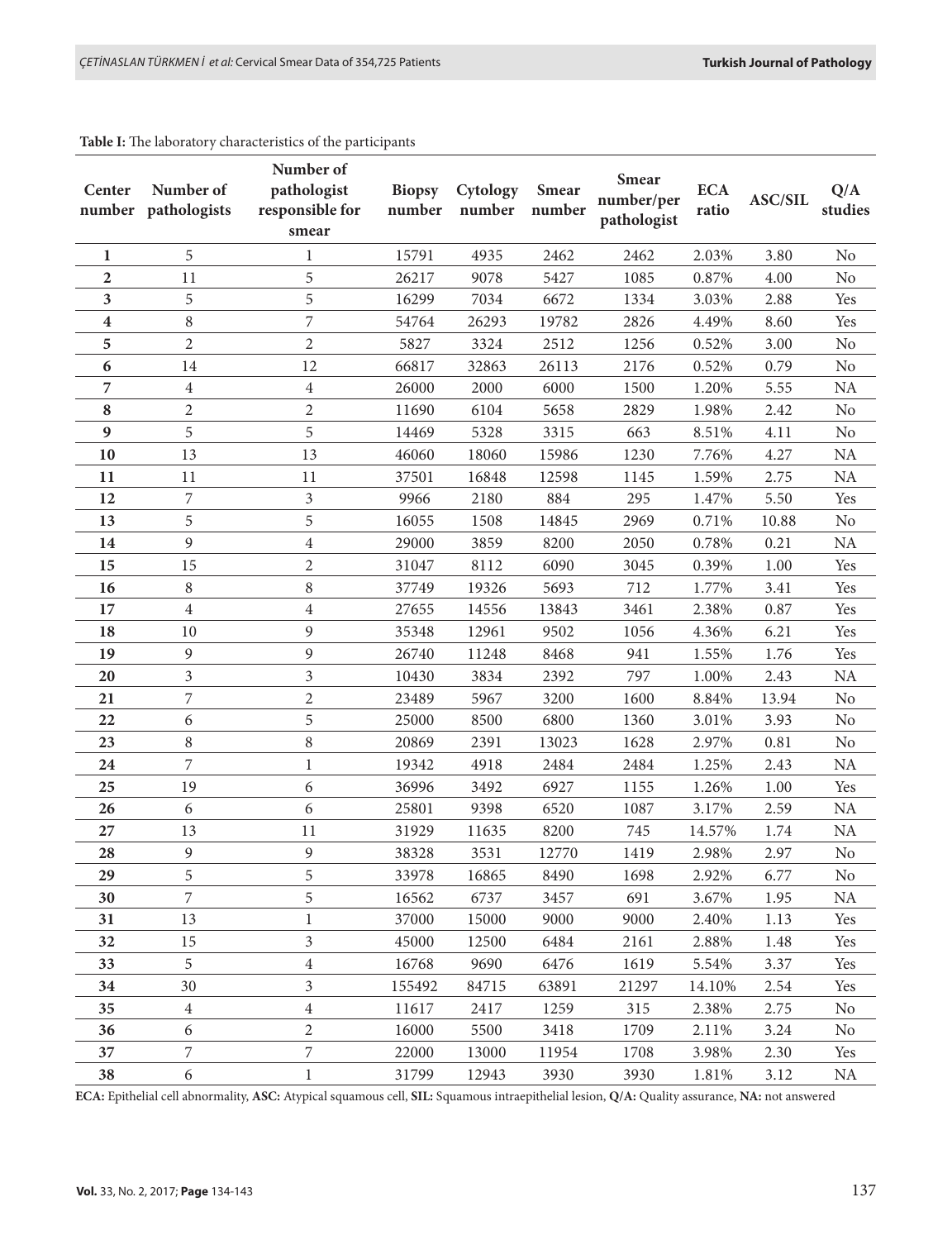

**Figure 3:** ECA rate distribution according to the total smear number of the center. **ECA:** Epithelial cell abnormality.

Among 18020 ECA, the most common lesion was ASCUS (11557/18020, 64.2%) followed by LSIL (4106/18020, 22.8%), ASCH (1029/18020, 5.8%), HSIL (700/18020, 4%), AGC (548/18020, 3%) and CA (18/18020, 0.2%), in descending order.

The ASC/SIL ratios ranged between 0.21 and 13.94 with an average of 2.61 ( $\pm$ 2.95) and median of 2.87. Eight centers had an ASC/SIL ratio lower than 1.5 and 13 centers had a value between 1.5 and 3, while 7 centers had an ASC/ SIL ratio of 3-4 and 10 of them had a value higher than or equal to 4 (Figure 4). When analyzed according to the type of the centers, the ASC/SIL ratio varied between 0.79 and 10.87 (mean: 4.23, median: 3.05) in state hospitals while it was in the range of 2.07-5.25 (mean: 2.08, median: 3.74) in private hospitals and 0.21-13.94 (mean: 3.17, median: 2.75) in university hospitals.

The graphical distribution of ECA percentages in relation to ASC/SIL ratios is shown in Figure 5.

The ASC/SIL ratios in relation to annual cervical cytology per pathologist in the centers are shown in Figure 6.

When the centers were asked for whether they perform QA studies, 28 centers shared the information and 14 of them had such a control study. Eight centers were following the CHC results, another 5 were following both CHC and ASC/ SIL ratio and in 1 center the annual malignancy rate, ASC/ SIL ratio, and CHC rates were followed and 10% of negative reported cases were re-evaluated. In the QA-performing group, the ASC/SIL ratio range was 0.87-8.6 with an average of 3. In the QA-non performing group ASC/SIL ratio range was 0.79-13.94 with an average of 4.5.



**Figure 4:** The ASC/SIL ratios distribution of the centers. **ASC:** Atypical squamous cell, **SIL:** Squamous intraepithelial lesion).



**Figure 5:** The ASC/SIL ratio in relation to ECA rates of the centers. **ASC:** Atypical squamous cell, **SIL:** Squamous intraepithelial lesion, **ECA:** Epithelial cell abnormality.



Figure 6: The ASC/SIL ratio in relation to annual smear number. **ASC:** Atypical squamous cell, **SIL:** Squamous intraepithelial lesion.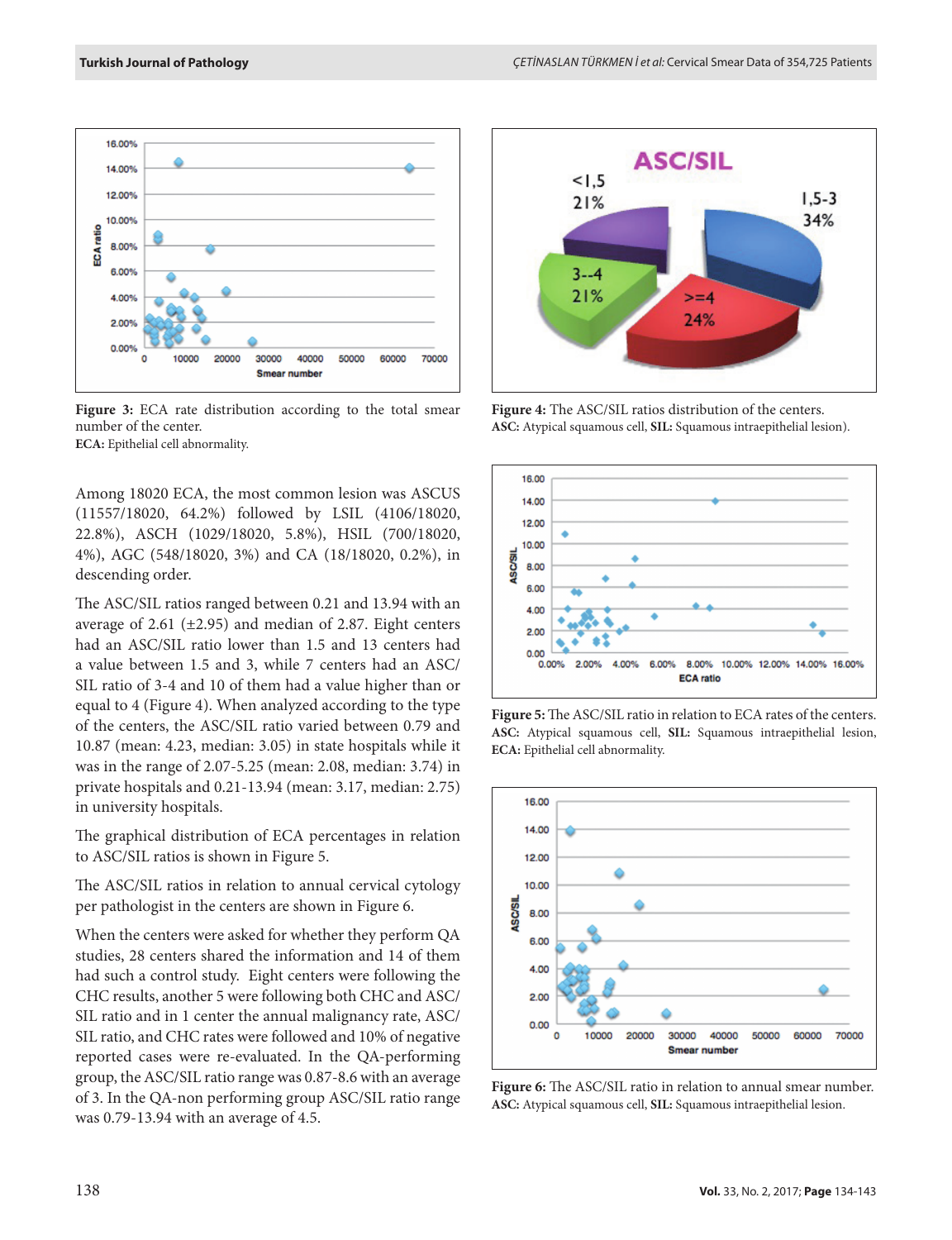When we analyzed the centers according to ASC/SIL higher than 3 and QA study performance, 35.7% (5 of 14) of the centers in the QA-performing group had an ASC/SIL value higher than 3 but this was as high as 57.1% (8 of 13) in the QA-non performing group.

There were lower ASC/SIL ratios in private hospitals and no difference between university/non-university hospitals. Private hospitals had a common feature of having quality control studies in 5 out of 6 centers. Despite such QA studies, ASC/SIL was higher than 3 (3.37-3.41-5.5-6.21-8.6) in 5 out of these 14 centers. Among the 8 centers with ASC/ SIL ratios higher than 4, we found that 4 had no QA studies, 3 were performing QA studies and no data was obtained from 1 of them.

Follow-up data of the patients was reported from 41 centers. In the study group, 4173 patients in total had at least one biopsy. Out of the 1951 biopsy-verified ASCUS cases, 722 were SIL and CA (559 LSIL, 152 HSIL, 11 CA) and the biopsy was negative in 1229 patients. Follow-up biopsy was performed in 344 patients reported as ASC-H and the results were 93 LSIL, 98 HSIL, and 15 CA while the number

of cases with negative biopsy was 138. The biopsy results of 1461 patients whose smear diagnosis had been LSIL were documented and SIL was verified in 1005 (726 LSIL, 276 HSIL and 3 CA) (68.8%). The SIL verification rate by biopsy in patients diagnosed with HSIL was 87% (55 LSIL, 259 HSIL and 48 CA). The positive predictive value (PPV) of AGC was 47.8% (14 LSIL, 9 HSIL and 35 CA and glandular pathology in 39 cases) and 97.4% (12 LSIL, 1 HSIL and 24 CA) for carcinoma diagnosis. The biopsy follow-up results are shown in Table II.

The PPV of the each center according to the smear diagnosis showed variations. The lowest PPVs for ASCUS, ASC-H, LSIL, HSIL, CA, and AGC were 9.5; 25; 25; 66.6; 7.4, and 87.5, respectively. When these results were evaluated according to the ASC/SIL ratio, the PPVs for ASCUS, ASC-H, LSIL, HSIL, CA, and AGC were 21-75.51- 85, 84-100, 84-100, 87.5 -100, and 28-100 respectively for the centers having an ASC/SIL ratio lower than 1.5. For the centers having an ASC/SIL ratio higher than 4, the PPVs for ASCUS, ASC-H, LSIL, HSIL, CA and AGC were 9.5-44; 25- 51; 29-90; 66.6-100; 7.4-25 and 100, respectively (Table III).

| <b>Smear</b>     | <b>Biopsy Diagnosis</b> |             |             |             |                                                              |              |                    |  |  |
|------------------|-------------------------|-------------|-------------|-------------|--------------------------------------------------------------|--------------|--------------------|--|--|
| <b>Diagnosis</b> | <b>NEG</b>              | <b>LSIL</b> | <b>HSIL</b> | CA          | Glandular pathology (dysplasia,<br>hyperplasia, polyp, etc.) | <b>Total</b> | Mean<br><b>PPV</b> |  |  |
| <b>ASCUS</b>     | 1229 (62.9%)            | 559 (28.7%) | 152 (7.8%)  | $11(0.6\%)$ | $\overline{\phantom{a}}$                                     | 1951         | 37.1               |  |  |
| ASC-H            | 138 (40%)               | 93 (27%)    | 98 (28.5%)  | 15 (4.5%)   | $\overline{\phantom{a}}$                                     | 344          | 60                 |  |  |
| <b>LSIL</b>      | 456 (31.2%)             | 726 (49.7%) | 276 (18.9%) | $3(0.2\%)$  | $\overline{\phantom{a}}$                                     | 1461         | 68.8               |  |  |
| <b>HSIL</b>      | 55 (13%)                | 55 (13%)    | 259 (62.5%) | 48 (11.5%)  | ٠                                                            | 417          | 87                 |  |  |
| AGC              | 106 (52.2%)             | 14 (6.7%)   | $9(4.5\%)$  | 35 (17.3%)  | 39 (19.3%)                                                   | 203          | 47.8               |  |  |
| CA               | $1(2.6\%)$              | 12 (31.6%)  | $1(2.6\%)$  | 24 (63.2%)  |                                                              | 38           | 97.4               |  |  |

**Table II:** The biopsy results of the patients with follow-up

**ASCUS:** Atypical squamous cell of undetermined significance, **ASC-H:** Atypical squamous cell-HSIL can not excluded, **LSIL:** Low grade squamous intraepithelial lesion, **HSIL:** High grade squamous intraepithelial lesion, **AGC:** Atypical glandular cell, **CA:** Carcinoma, **NEG:** Negative, **PPV:** Positive predictive value

**Table III:** The PPV of centers according to the diagnosis

|             | Literature $(\%)$ | Centers that ASC/SIL is <1.5 Centers that ASC/SIL is >4 Centers that ASC/SIL is <4 |            |            |
|-------------|-------------------|------------------------------------------------------------------------------------|------------|------------|
| ASCUS       | $20 - 78$         | $21 - 75$                                                                          | $9.5 - 44$ | 24-75      |
| ASC H       | $42 - 83$         | $51 - 85$                                                                          | $25 - 51$  | $33 - 100$ |
| <b>LSIL</b> | 48-91             | $84 - 100$                                                                         | 29-90      | $40 - 100$ |
| <b>HSIL</b> | 75-100            | $84 - 100$                                                                         | 66-100     | 76-100     |
| AGC         | $10 - 50$         | $28 - 100$                                                                         | 7.4/25     | $29-100$   |
| CA          | 100               | $87.5 - 100$                                                                       | 100        | 87.5-100   |

**PPV:** Positive predictive value, **ASC:** Atypical squamous cell, **SIL:** Squamous intraepithelial lesion, **ASCUS:** Atypical squamous cell of undetermined significance, **ASC-H:** Atypical squamous cell-HSIL can not excluded, **LSIL:** Low grade squamous intraepithelial lesion, **HSIL:** High grade squamous intraepithelial lesion, **AGC:** Atypical glandular cell**, CA:** Carcinoma, **NEG:** Negative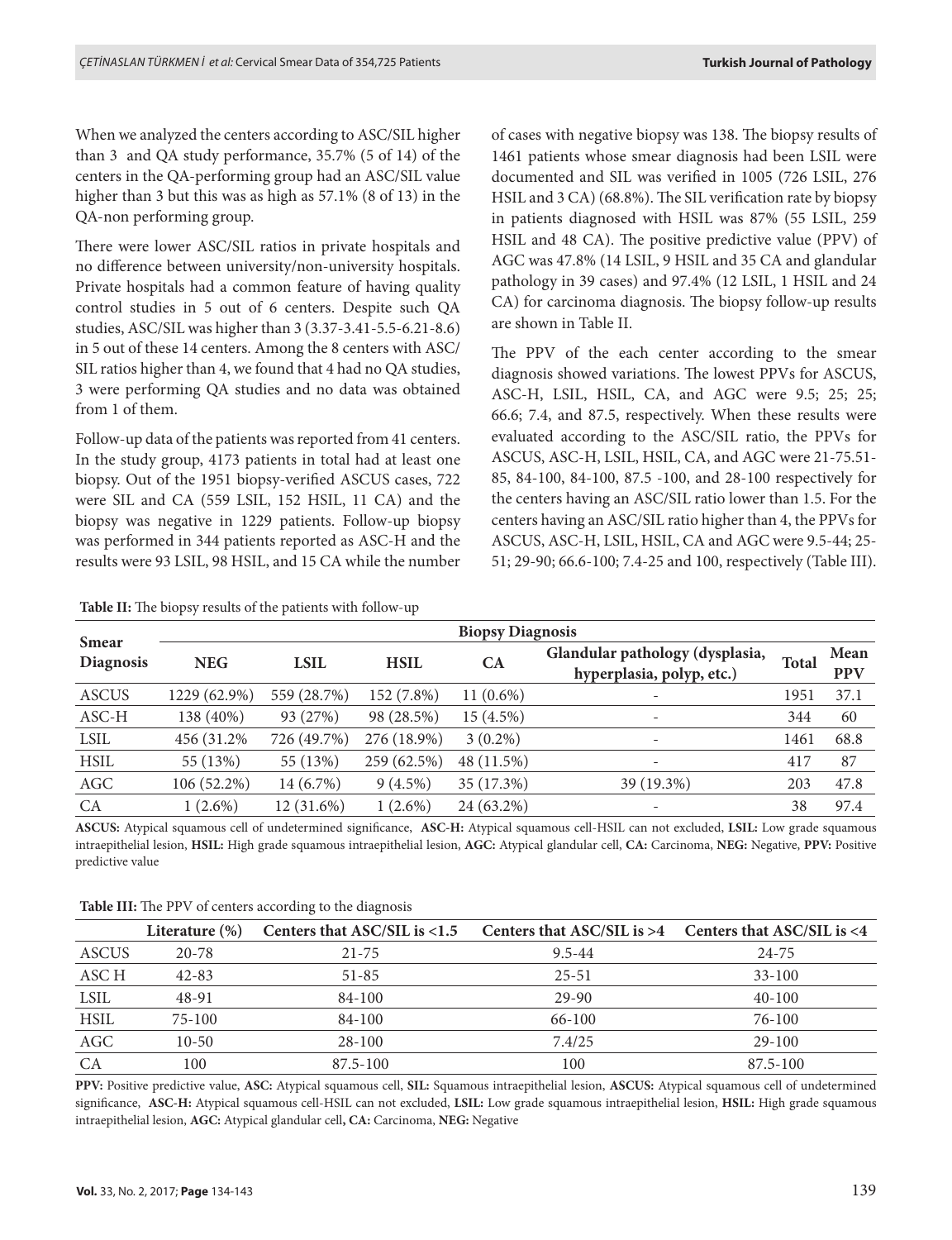# **DISCUSSION**

The time-honored PAP test is currently the most effective cancer screening method. The cervical smear data from Turkey is documented in hospital-based reports (3-13) and only one study (14) represents a multi-center data reporting results from 22 cities, 34 hospitals and a total of 140,334 smears. There is an ongoing public-based national cervical carcinoma-screening program searching hrHPV presence since 2014, and the Turkish Ministry of Health runs it, but their data is not published yet. Hence our study is the largest existing study showing the results based on 354,725 patients.

Objective data is required in order to detect the efficiency of cervical smears. Various data such as the ECA rate and ASC/SIL ratio can be used for QA. When the ECA rate was evaluated, it varied between 1.5% and 7.3% in countries with high-income (28-30). Reported rates from Turkey range from 1.2% to 12.6% (3-13) and were 1.8% in the multi-center study (14). The average ECA rate of 5.08% in our study is higher than the unreported current data of the Ministry of Health national screening program (31). This difference can be considered to be partly related to the patient population as our study used hospital-based rather than public-based data. To a smaller extent, possible patient duplications can be a reason, but our data was collected as patient-based, not test-based, and this cannot be the explanation for this high rate. Our study method is similar to the multi-center hospital-based study reported in 2009 in Turkey (14) and our current results are also higher than this study. The difference may be attributed to the difference in hospital types, as the previous study did not include private hospitals, and the number of the patients involved in the studies. Our study includes 2.5 times more patients than the other study so we believe that our results are more reliable. As our study also includes private hospitals, we can also argue that our data represents a more homogeneous distribution among the Turkish population and hence it is more generalizable since the previous study did not represent the private hospitals that play a major role in the health care system. It is found that there is an increase in ECA rate in the 6-year period from 2007 (the data of the previous study shows the 2007 data) to 2013 (the year of data collection of the present study). The ECA rates of the private hospitals are seen to be higher than state hospitals, and this may be attributed to the upper socio-economic group of high-risk patients. This may reflect the difference in socio-economical difference among other centers, similar to the data of countries with high income (28-30).

Unfortunately, we do not have data from the eastern part of the country, and there is a gap in that area. There are studies representing data from this region (32) and the ECA rate was found to be 1.81% by those studies. Although we cannot discuss the regional data, there is a lower ECA rate in this region of Turkey in comparison to the averages of the whole study group.

The differences in ECA rates among different cities show an increase in some cities on the coast. This can be attributed to socio-cultural differences. However, this cannot be the only explanation as there are low rates from the some cities such as Mersin, Adana, Istanbul and low rates reported from Izmir –another city on the coast. One striking result of the ECA rates is that a laboratory having 8 different hospitals reported the highest rates (shown in purple in Figure 2) among other hospitals in the same cities. In terms of QA, this laboratory has a highly acceptable ASC/SIL ratio smaller than 3, so the ECA rates can be considered reliable. This center is a private laboratory and most of the hospitals are A+ hospitals where the patient group consisted mostly upper socio-economic group of high-risk patients. This may reflect the difference in socio-economical difference among other centers. The data from this center is similar to the data of high income countries (28-30).

The ranges of ECA rates showed no great differences when evaluated according to hospital type as public-private or university-nonuniversity hospitals.

The ASC/SIL is reported to be less variable when compared to ECA and creates mathematical data recommended for use in QA (16,19,21). This ratio is recommended to be 1.73 - 2.05 for cytopathologists and 0.87- 4.5 for cytotechnologists in several articles (16,21) and under 2-3 in others (16,19,20). The ASC/SIL ratio in hospital-based studies from Turkey varies between 2.25 and 12.6 (3-13). This value was 2.83 in the multi-center study from Turkey (14). The ASC/SIL ratios from this study showed a great range among centers. The values changed from 0.21 to 13.94 with a mean of 2.83. When grouped, 8 centers had a ratio lower than 1.5 (21%) and 13 centers reported a ratio of 1.5-3 (34%). The number of centers having a ratio higher than 3 was 17 (45%) and 9 of them had a ratio higher than 4. These values are not totally correlated to ECA percentages, as shown in the graph in Figure 5. It is seen that there are very low ASC/ SIL values in some high ECA reporting centers as well as high ASC/SIL values in some low ECA reporting centers, although the majority are grouped in the left part of the graph with acceptable values in terms of QA. It is stated that the ASC/SIL ratio may be lower in high-risk populations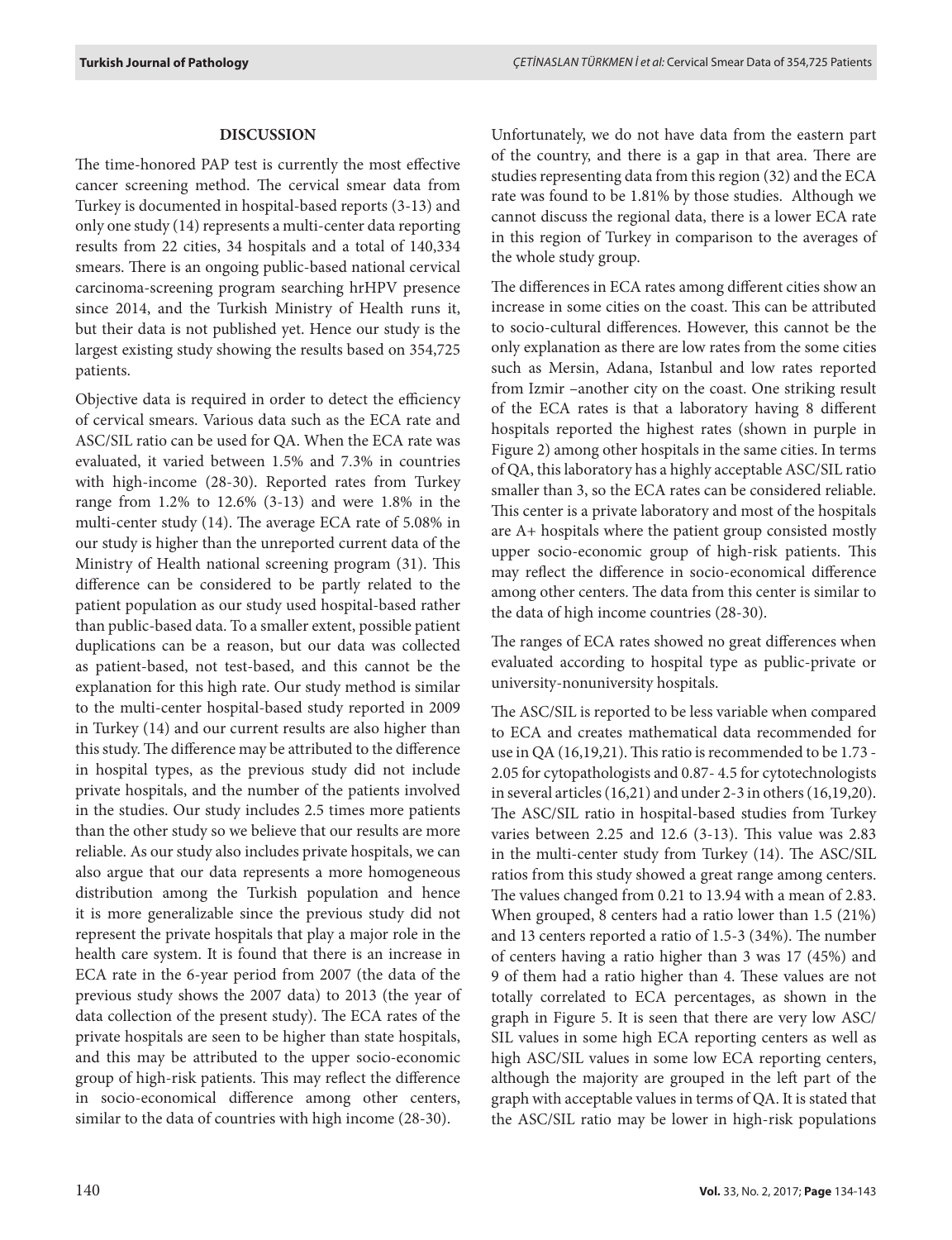and higher in low-risk populations (28). However, this statement cannot explain the difference in our study group, as there are centers with high ASC/SIL ratios although they have low ECA rates, as well as some low ASC/SIL ratios with high ECA rates.

The workload is an important determinant, affecting the quality parameters in pathology. The workload limit can be variable, it can be assessed by daily or hourly slide number or time spent nonstop on screening or daily total time of screening (25). As well as the daily workload, a more highly correlated parameter is reported to be the "ECA-adjusted workload" as 7 slides/day, which means 70 slides/day with a 10% ECA (26). However, similar to ECA rates, the great range of ASC/SIL among centers in this study cannot be ascribed solely to workload as there are high values with low workload and very accurate values with very high workload. Figure 6 shows that there are very low ASC/SIL values in 2 high workload centers as well as ASC/SIL values higher than 4 in 7 centers that of which have a low workload of cervical cytology per pathologist although most of the centers are grouped in left part of the graph. The laboratories having the two highest values are different than the others, as they have cytotechnologists working with pathologists. Therefore, they can be evaluated separately. Other than these two highest volume centers, the annual PAP smear load is under 3000 cases in the 16 laboratories with ASC/ SIL higher than 3 when ASC/SIL ratio is evaluated in terms of the workload (defined by PAP smear per pathologist). So the ASC/SIL ratio cannot be said to depended on the workload, based on our study.

The QA is important in pathology laboratories as in all other fields. The Hawthorne effect describes the better performance of observed subjects than unobserved subjects and it is stated that pathologists in small laboratories working as solo screeners have the highest failure rate (15). Quality control studies were performed in 14 centers. There was no difference in parameters among hospital type, other than the low ASC/SIL ratios in private hospitals. It is seen that this group has a common feature to have quality control studies in 5 out of 6 centers. It is obvious that this cannot be the only explanation but the effect of quality control studies cannot be denied. However, it is observed that ASC/SIL was higher than 3 (3.37-5.5-6.21-8.6) in 4 out of the 11 centers with quality control studies. In this context, it is noted that not only does the presence of quality control studies ensure quality but also the presence of corrective and preventive action is a must. Most of the centers declared they have QA studies documenting the CHC data required by the Ministry of Health.

Centers with an ASC/SIL ratio higher than 4 have another common property that cervical cytology was evaluated by all of the pathologists working in the laboratory and there was no dedicated pathologist in most of these centers. In 89% of the centers that have a ratio higher than 4, cervical cytology is evaluated by all of the pathologists while only 46% of the centers reporting low ASC/SIL values have such a working principle. Based on this result, one can discuss whether cervical cytology should be reported by all pathologists or whether it should be a subspecialty or at least reported by some dedicated pathologist at the centers. In the pathology routine, cervical cytology is easily shared and with the current health performance system, every pathologist wants to evaluate it in order to "increase performance". This is also discussed in other countries and it is stated that when health care professionals are paid for each service they provide, the health care neither becomes more efficient and well coordinated nor has high quality (33).

Cervical cytology constitutes a large work volume of pathology routine and it made up an average of 28% of the patients in our study group. In this context, the adequacy of cytology training during pathology training should be discussed. At a survey of pathologists training in cytopathology in European countries (responded from 26 countries), pathologists without specific training in cytopathology signed out cytology reports in 54.7%, more often in centers where training was 3-6 months or less in duration. However, 92.2% of respondents thought that cytology should not be reported by pathologists without experience in cytopathology (cervical cytology workloads of survey respondents varied from 500 to 200,000 requests per year; those defined as "large" processed a range of 13,000-200,000 with an average of 38,000 per year) (34).

Another important point to note is that cervical smears are accepted as the most efficient screening test and but are now becoming a somewhat "diagnostic" test due to the changing screening methods with the use of HPV typing as the first step. The curriculum of pathology residents should also be reviewed according to this changing profile.

In terms of QA of cervical cytology, the best parameter that can be used is ECA confirmed by cervical biopsy. The specificity and sensitivity rates of cervical cytology are reported to be highly variable (29,30,35). Specificity is reported as 14 to 97% with a mean of 69% and sensitivity as 11 to 99% with a mean of 58% in the literature (23,30,35,36). The CHC increases in direct proportion with the increase of degree of atypia on cytology to as high as 100% for HSIL, and decreases to 54% for ASCUS and 20% for AGC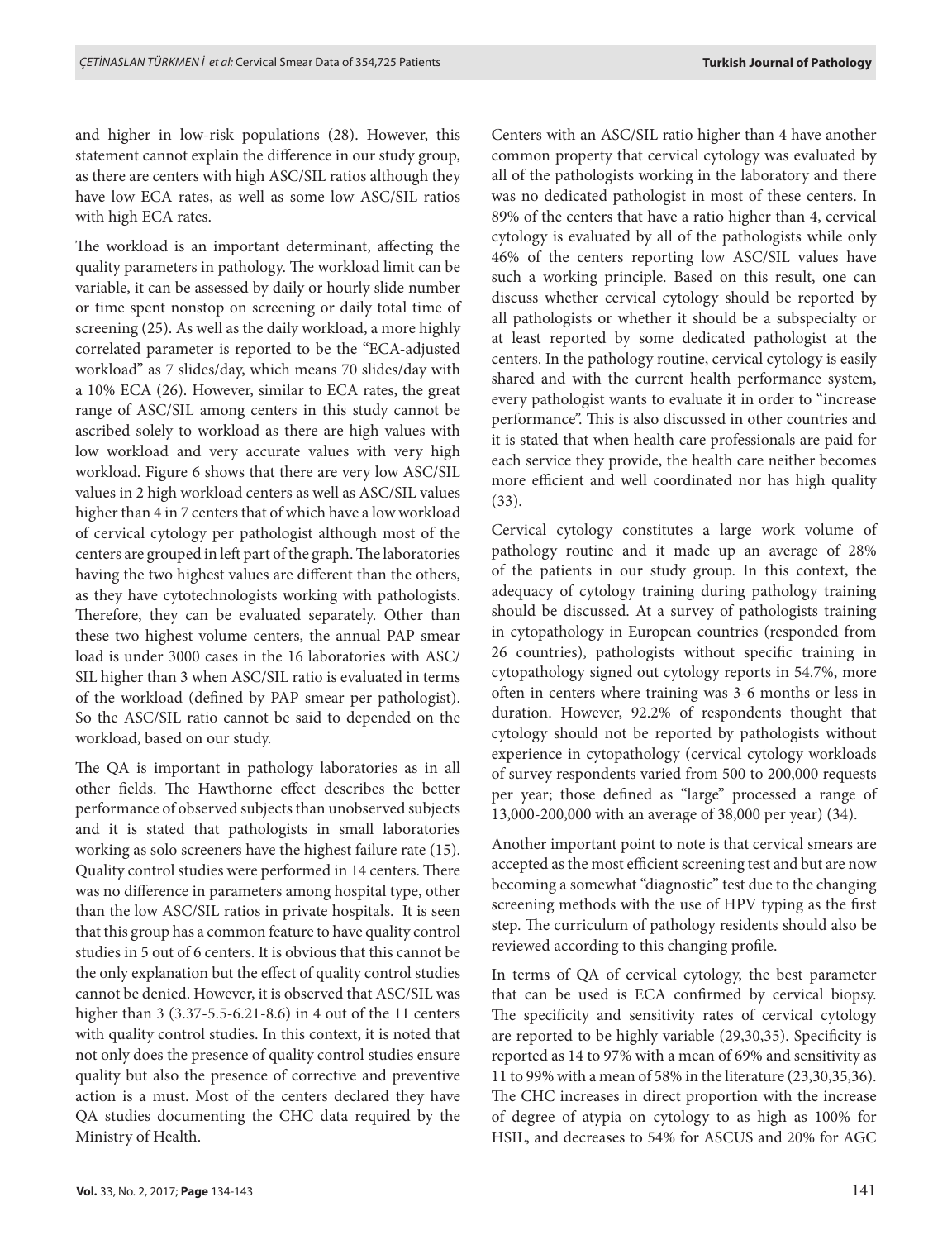(4,6,7,9,23,24). When PPVs are compared with the literature values, the mean rates of the study group are in accordance with the literature. Low PPV values are noteworthy in the centers that had ASC/SIL > 4. Quality control studies and follow-up of the ASC/SIL ratio are important. However, the number of patients with biopsy follow-up varied. Some centers that had very low follow-up numbers may therefore have appeared to have very high or very low PPVs.

In conclusion, this study shows that there is an increase in ECA rates in Turkey. There are great differences among centers. The most important result of this study is that QA studies including ASC/SIL are vital. However, QA activity does not mean to record the data to be sent to the Ministry of Health and taking corrective and preventive action according to quality control parameters is a must. A cervical cytology subspecialist in each center can be a dream at this stage but assigning dedicated pathologists for cervical cytology should be discussed and attempted. The pathology community should overview cervical cytology training during pathology residency and should be ready to the changing role of the pathologist in the future with cervical screening by hrHPV testing.

# **CONFLICT of INTEREST**

The authors have no conflicts of interest to disclose.

### **ACKNOWLEDGEMENT**

We want to thank Leyla Durmuş, Nevin Kaya, Zeki Günlüoğlu, Emel Filiz Özbay and Gökhan Türkmen for their support in the preparation of the article.

#### **REFERENCES**

- 1. GLOBOCAN 2012, Available at: http://globocan.iarc.fr/Pages/ fact\_sheets\_cancer.aspx
- 2. Türkiye kanser istatistikleri, 2012, Available at: http://kanser.gov. tr/Dosya/2015haberler1/ANA\_rapor\_2012v02.pdf
- 3. Türkmen IÇ, Başsüllü N, Korkmaz P, Günenç B, Baykal CM, Güdücü N, Işçı H, Dünder I, Doğusoy GB. Patients with epithelial cell abnormality in PAP smears: Correlation of results with follow-up smears and cervical biopsies. Turk Patoloji Derg. 2013;29:179-84.
- 4. Kaygusuz EI, Cetiner H, Sahin D. LSIL/ASC-H (LSIL-H) in cervicovaginal smear: Histopathological outcomes and clinical significance. Turk Patoloji Derg 2011;27:46-50.
- 5. Mehmetoglu HC, Sadikoglu G, Ozcakir A, Bilgel N: Pap smear screening in the primary health care setting: A study from Turkey. N Am J Med Sci 2010;2:467-72.
- 6. Abali R, Bacanakgıl BH, Celik S, Aras O, Koca P, Boran B, Dursun N. Histopathological correlation of squamous cell abnormalities detected on cervical cytology. Turk Patoloji Derg. 2011;27:144-8.
- 7. Boztosun A, Mutlu AM, Özer H, Aker H, Yanık A: Servikovajinal smearde epitelyal hücre anomalisi saptanan hastaların kolposkopik biyopsi sonuçlarının değerlendirilmesi. Türk Jinekolojik Onkoloji Dergisi 2012, 1:13-19.
- 8. Atilgan R, Celik A, Boztosun A, Ilter E, Yalta T, Ozercan R: Evaluation of cervical cytological abnormalities in Turkish population. Indian J Pathol Microbiol 2012, 55:52-55.
- 9. Kır G, Karateke A, Aker F: ASCUS, LSIL ve HSIL tanılarının sitohistolojik korelasyonu, Bethesda 2001 ASCUS alt gruplarının irdelenmesi. Turk Patoloji Derg 2003, 19:14-16.
- 10. Coşkun A, Köstü B, Kıran G, Arıkan DC, Analan A: Pap Smear screening results in Kahramanmaraş. Gynecol Obstet Reprod Med 2008,14:182-185.
- 11. Ersöz Ş, Reis A, Baki N: Trabzon ilinde Servikal Tarama Programı. Türk Jinekolojik Onkoloji Dergisi 2010, 7:35-39.
- 12. Isaoglu U, Yilmaz M, Delibas IB, Bilici AE, Kabalar ME. Evaluation of 37,438 consecutive cervical smear results in the Turkish population. Arch Med Sci. 2015 Apr 25;11(2):402-5.
- 13. Nayir T, Okyay RA, Nazlican E, Yesilyurt H, Akbaba M, Ilhan B, Kemik A. Cervical Cancer Screening in an Early Diagnosis and Screening Center in Mersin, Turkey. Asian Pac J Cancer Prev. 2015;16(16):6909-12.
- 14. Turkish Cervical Cancer And Cervical Cytology Research Group: Prevalence of cervical cytological abnormalities in Turkey. Int J Gynaecol Obstet 2009, 106:206-209.
- 15. Tworek J, Nayar R, Savaloja L, Tabbara S, Thomas N, Winkler B, Howell LP. General quality practices in gynecologic cytopathology: findings from the College of American Pathologists Gynecologic Cytopathology Quality Consensus Conference working group 3. Arch Pathol Lab Med. 2013 Feb;137(2):190-8.
- 16. Alessandra F. Nascimento, Edmund S. Cibas. The ASC/SIL Ratio for Cytopathologists as a Quality Control Measure. A Follow-up Study Am J Clin Pathol 2007;128:653-656.
- 17. Renshaw AA, Deschênes M, Auger M. ASC/SIL Ratio for Cytotechnologists: A surrogate marker of screening sensitivity. Am J Clin Pathol. 2009 Jun;131(6):776-81.
- 18. Crothers BA1, Jones BA, Cahill LA, Moriarty AT, Mody DR, Tench WD, Souers RJ. Quality improvement opportunities in gynecologic cytologic-histologic correlations: findings from the College of American Pathologists Gynecologic Cytopathology Quality Consensus Conference working group 4. Arch Pathol Lab Med. 2013 Feb;137(2):199-213.
- 19. Solomon D, Nayar R: The Bethesda System for Reporting Cervical Cytology: Definitions, Criteria, and Explanatory Notes. 2nd ed. New York, NY, Springer; 2004: v-vii.
- 20. Renshaw AA, Deschênes M, Auger M: ASC/SIL Ratio for Cytotechnologists: A surrogate marker of screening sensitivity. Am J Clin Pathol 2009, 131:776-781.
- 21. Renshaw AA, Brimo F, Auger M: Surrogate indicators of sensitivity in gynecologic cytology: can they be used to improve the measurement of sensitivity in the laboratory? Cytojournal 2009, 6:19 P
- 22. Anschau F, Guimarães Gonçalves MA: Discordance between cytology and biopsy histology of the cervix: What to consider and what to do. Acta Cytol 2011, 55:158-16.